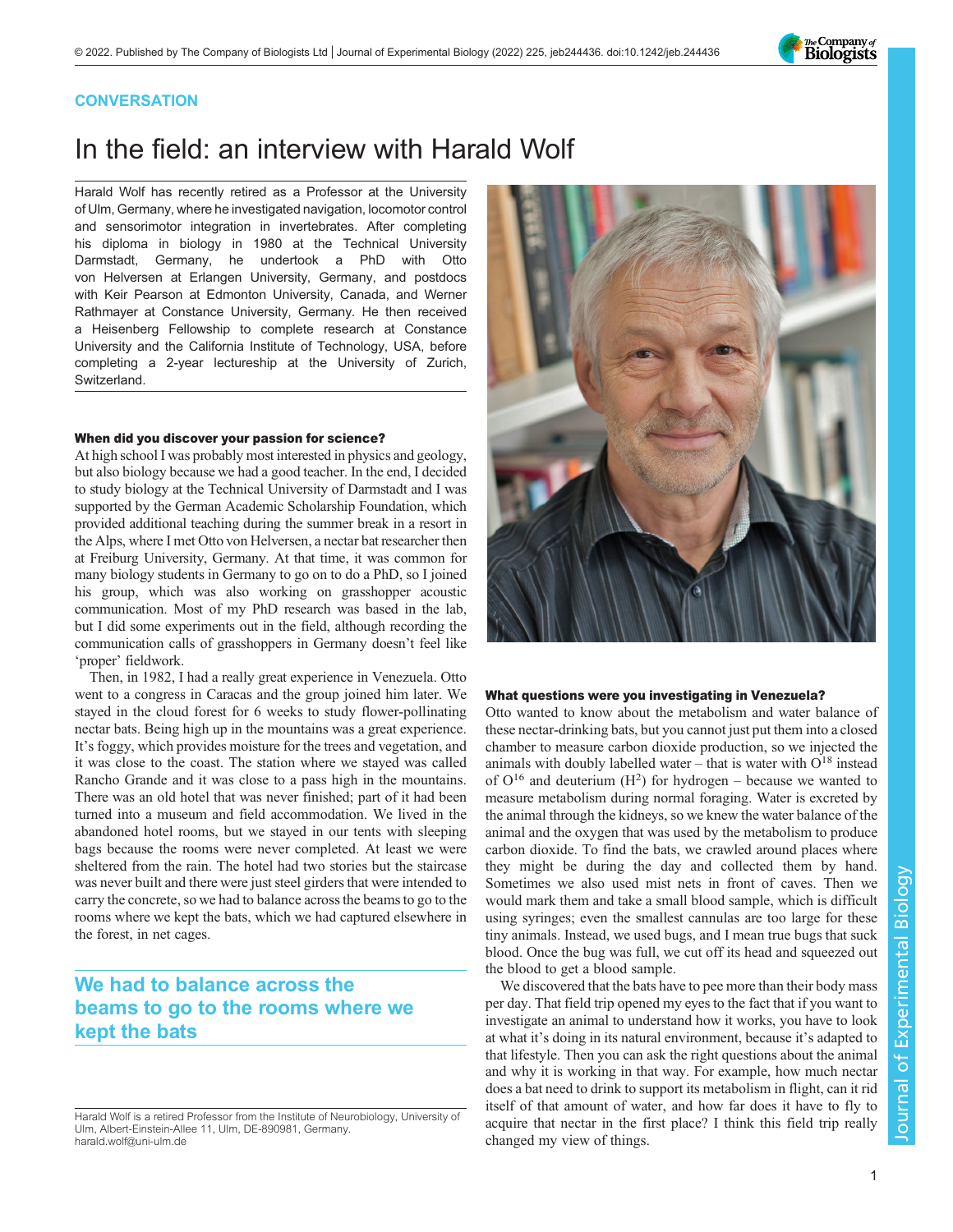

Harald Wolf at the Chott el Dherid saltpan with a Cataglyphis fortis nest in the background. Photo credit: Matthias Wittlinger.

That field trip opened my eyes to the fact that if you want to investigate an animal to understand how it works, you have to look at what it's doing in its natural environment, because it's adapted to that lifestyle

### How did you end up working on scorpions in California?

I started working on scorpions in the late 1990s during a visit to the lab of Gilles Laurent, who was working on grasshoppers at the California Institute of Technology (Caltech), USA. I stayed there for almost a year as a postdoc. At that time, I was working on inhibitory motor neurons in insects, investigating them from an evolutionary perspective, and I thought it would be interesting to have an outgroup comparison; nobody had looked at that before. I decided to look at chelicerates and then I thought of scorpions, because I was in California and they are quite easy to catch and handle. A friend showed me how to use 'black light' (UV-A) in the desert to find scorpions because it makes them fluoresce. The main risk when you are hunting for scorpions is that rattlesnakes do not fluoresce, so you really need to wear high boots and make sure you don't step on a snake. Then, when you find a scorpion, you use a long forceps with a little fluorescent pigment on the tips to catch the animal at the stinger, so you don't injure it, and you put it in a little box or a ziplock bag to make it feel safe. My colleague helped me to catch about 100 scorpions and then I infused a marker substance into severed neuronal axons to backfill the motor neurons for later microscopic inspection at Caltech. I also brought approximately 150 scorpions back to Germany in my backpack to continue the experiments. Back then, transporting them on the plane was not exactly prohibited and the scorpions were not dangerously poisonous, but I certainly kept my backpack under tight control during the flight!

# You really need to wear high boots and make sure you don't step on a snake

## At what point did you become interested in desert ants?

I have to credit Rüdiger Wehner from the University of Zürich, Switzerland, for my interest in desert ants. He is a *Cataglyphis* 

desert ant researcher and, at the time, I was wondering whether I should stay in science; the chances of being successful were, and still are, slim. He offered me a guest professorship for a year. I joined him in Zurich and my interest in desert ants started then. I think he was interested in my research because I had been working on motor control in locust and stick insect walking, so I guess he thought I might fit in and elaborate a little on the odometer that the insects use for navigation, which is what I did.

#### How do you travel to your field site in Tunisia?

We travel to the small village of Mahres, which is south of the port of Sfax, Tunisia's second largest city. There are two ways to get to Mahres. One is to fly to Tunis and take a train or taxi, but when the group travels as a whole we take a large car, such as a VW Caddy Maxi – Rüdiger used to have a Jeep – and we put all the stuff from the lab into it. Then we depart in the late evening and drive down through the Alps to Genoa in Italy. The ferry then leaves around noon, so we sleep on the boat and then it arrives the next morning in Tunis. After that, there is another 3 to 4 h drive. We transport the equipment that we can't leave in Mahres because we need it at home; things such as the high-speed camera and the paints that we use to mark the animals, which dry up in the desert heat, so we always buy new ones. And we take the things we need to live there, such as sleeping bags, and stay in a rented apartment. We also keep a lot of equipment in Mahres in a garage. We have been leaving stuff there for about 50 years. For example, we keep the metal channels that we use for measuring the ants' distance gauge – their odometer – there.

### Can you describe a typical day in the desert?

You have to make sure that you drink enough because you're out in the sun, so you have to check that you are peeing enough. You should drink at least 4, possibly 6 litres a day when working outside. And, of course, you need good sunscreen, light long-sleeved tops, long trousers and a hat, too. Typically, we get up early, because the ants leave their nest and start foraging at about seven o'clock in the morning. We prepare most things the evening before, such as the experimental paraphernalia and our food and drink. We do our experiments through the hottest part of the day at high noon, because the ants are diurnal foragers and they are most active when predators such as lizards and geckos are hiding in cooler places. Also, there aren't many competitors around then for the insects that succumb to the desert heat and other small carcasses. The ants live in a heat niche.

# We get up early, because the ants leave their nest and start foraging at about seven o'clock in the morning

When we set up an experiment, we might lay out the aluminium channels between a nest and a feeder, say 20 m north of the nest. We mark the ants visiting the feeder through the channel with a paint dot, so we know who they are and what their experience of the experiment has been at any stage, and then we start with the experimental manipulations. We may alter leg length to study odometry, or cover part of the eyes, because optic flow also plays a role in gauging distance. Usually, we finish work at about four or five in the evening. One species that we study, Cataglyphis bicolor, lives in town, so we just go to the outskirts of the village, but the real saltpan desert ants, Cataglyphis fortis, live close to the coast where it is very flat and gets flooded by the sea. Strong winter winds drive